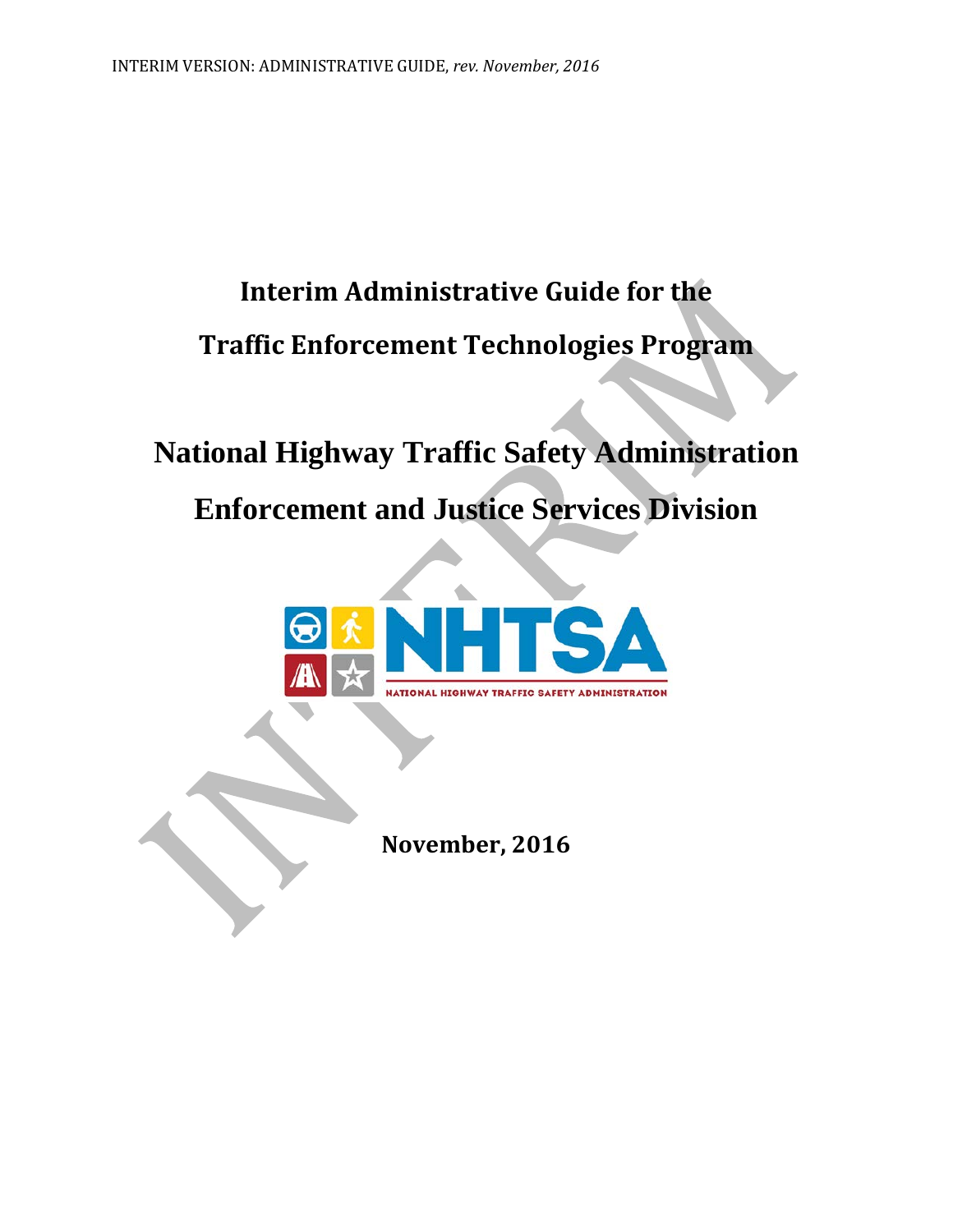## **CONTENTS**

|                                                    | $\overline{2}$ |
|----------------------------------------------------|----------------|
|                                                    | $\overline{2}$ |
|                                                    | 3              |
|                                                    | 3              |
|                                                    | 4              |
|                                                    | 5              |
|                                                    | 5              |
|                                                    | 6              |
|                                                    | 8              |
|                                                    | 10             |
|                                                    | 10             |
|                                                    | 11             |
|                                                    | 13             |
|                                                    | 14             |
| Written Report/Recommendation of Technical Advisor | 15<br>16<br>17 |
|                                                    |                |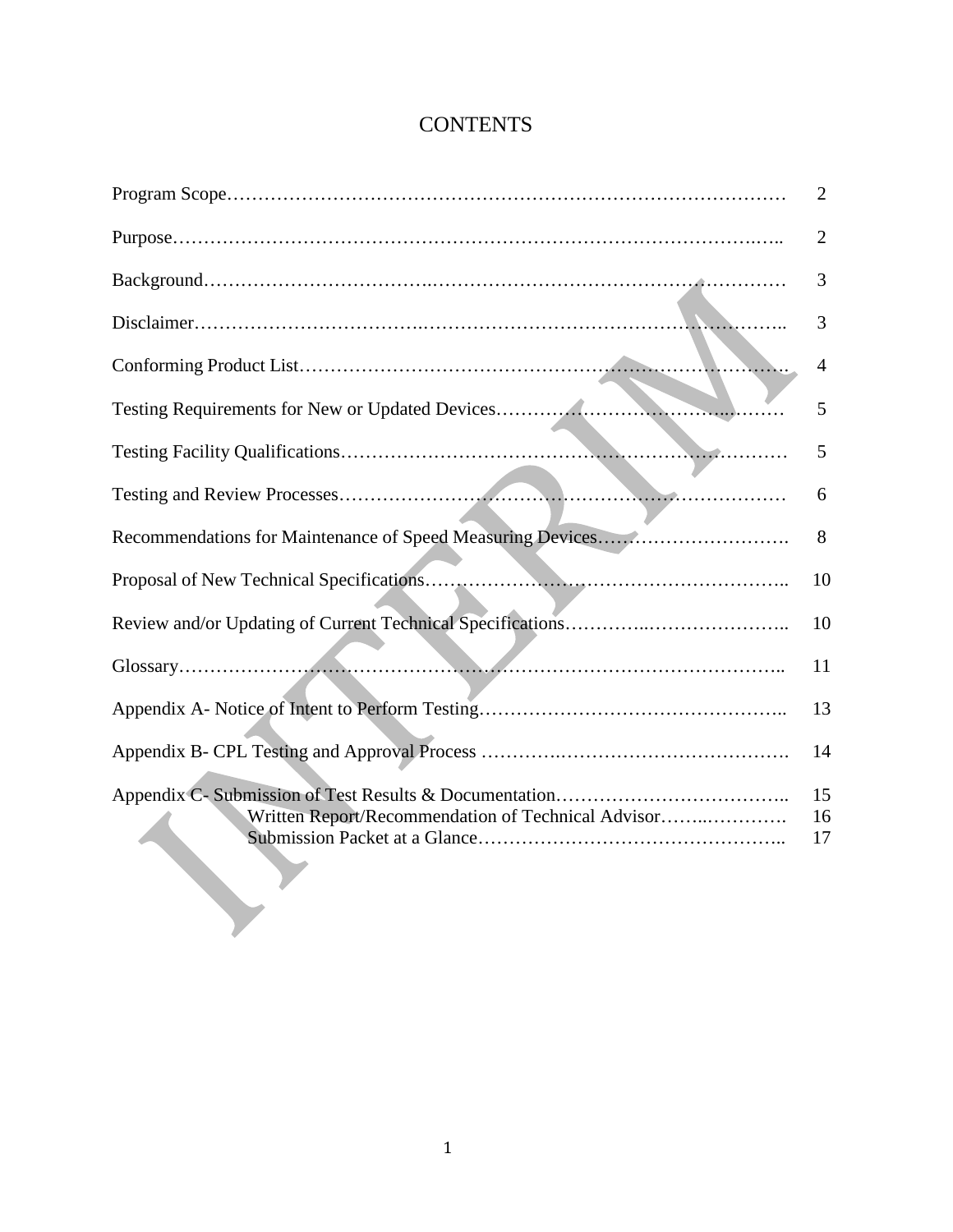## 1. Program Scope

The scope of the Traffic Enforcement Technologies Program includes the following.

- a. Oversight of testing and approval processes for speed measuring devices used by law enforcement in the collection of evidence of traffic violations for inclusion on the Conforming Product List (CPL).
- b. Sanctioning and/or the revision or updating of current NHSTA *Speed-Measuring Device Performance Specifications*, other traffic law enforcement technology specifications, and documentary performance specifications published by international and/or national standardization bodies.
- c. Management of technical specifications and standards for emerging speed enforcement technologies, and supporting the development of appropriate test methods and test artifacts for new technologies.
- d. Development of the policies and procedures for the operation of the Traffic Enforcement Technologies Program.
- e. Ensuring the fair and consistent application of the processes described in this document in a manner that will not unreasonably delay the testing and approval process of new or updated products for inclusion on the CPL.
- 2. Purpose of this Document

The purposes of this document are:

- a. To specify the procedures that conform to the performance and accuracy requirements for traffic enforcement technologies used to measure speed(s) in the collection of evidence of traffic violations. Devices that meet all standards and requirements may be included on the Conforming Product List (CPL), which informs States and local jurisdictions which devices are eligible for purchase using Federal Highway Safety grant funds.
- b. To specify the requirements for testing facilities or laboratories to test speed measuring devices used for traffic law enforcement, and verification of facility credentialing to be submitted with requests for inclusion on the CPL.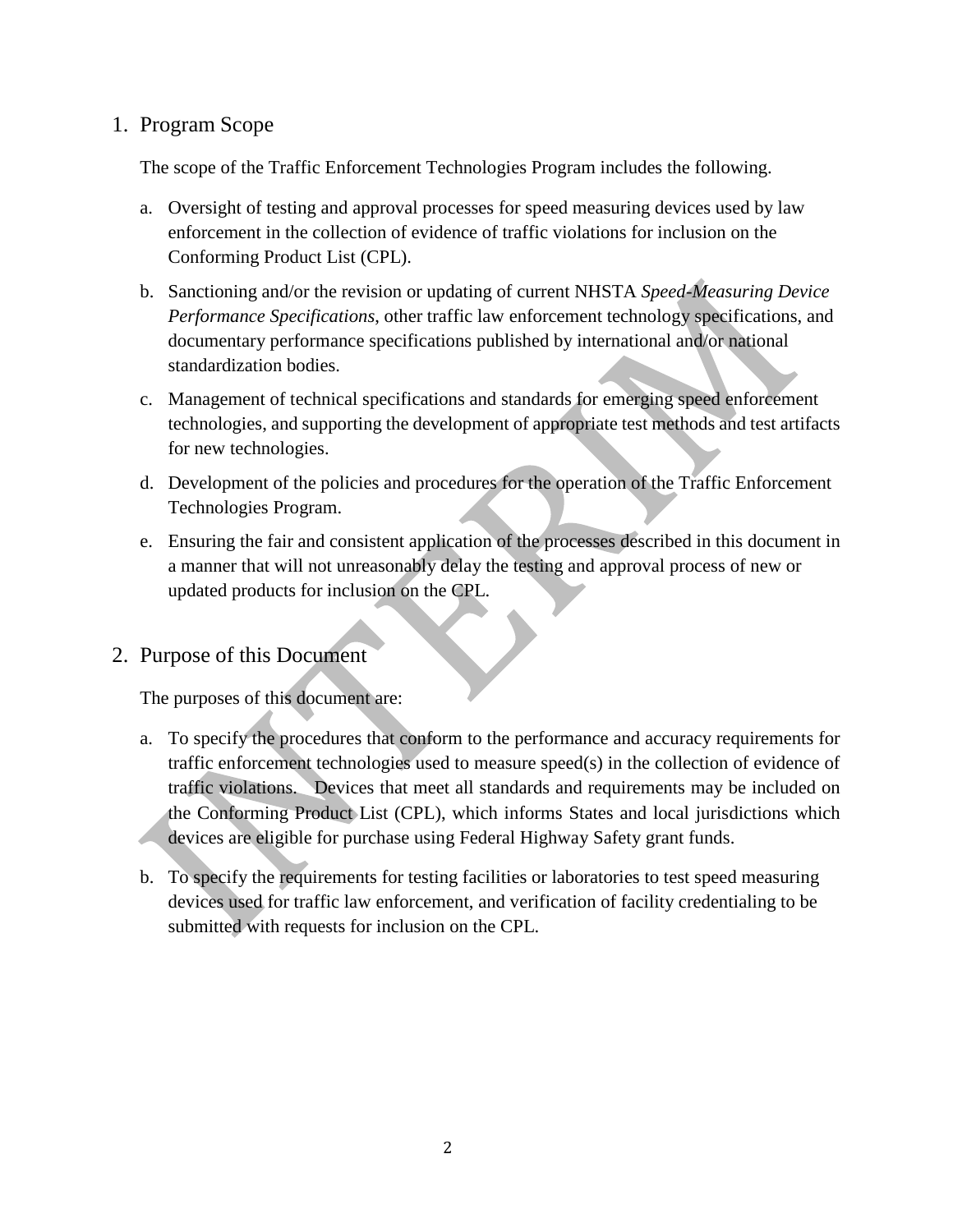## 3. Background

The use of enforcement technologies represents a major component of many traffic safety programs. Traffic RADAR (Radio Detection and Ranging) technology has been used in the United States to detect speeding motorists since the late 1940s. Since then, radar speed-measuring devices have evolved from large, unwieldy stationary models to compact and sophisticated units capable of monitoring the speeds of vehicles moving in all directions while operating in either the stationary or moving mode. These technological advances as well as the development of other traffic enforcement technologies have greatly enhanced the mobility, efficiency, and effectiveness of traffic enforcement operations.

In 1977, NHTSA entered into an Interagency Agreement with the National Institute of Standards and Technology (NIST) to develop minimum performance specifications for radio detection and ranging (RADAR) speed-measuring devices. A technical document was published in March 1982 by NHTSA, entitled, "Model Performance Specifications for Police Traffic Radar Devices" under NHTSA report number DOT HS 806-191. That document has been updated and revised a number of times as a result of improvements and advances in speed measuring device technology. In 1992, NHTSA entered into another Interagency Agreement with the National Institute of Standards and Technology (NIST), United States Department of Commerce, to develop performance specifications for light ranging and distance (LIDAR) speed-measuring devices. A technical document was published by NHTSA in Feb. 1995 entitled "Model Minimum Performance Specifications for Lidar Speed Measurement Devices" under NHTSA report number DOT HS 808-214.

Continuous review of the technical specifications for RADAR and LIDAR devices has taken place with input from industry representatives, scientific and technical experts, members of law enforcement, and members of law enforcement professional organizations. An evolution of the process has resulted in the current approach; management of all processes associated with the review of test results and oversight of the CPL by NHTSA. This is complimented by the establishment of a working group through the Instrument Measurement Society of the Institute of Electrical and Electronic Engineers (IEEE) to inform potential updates or revisions to NHTSA technical specification documents using established methods and practices that are scientifically valid and defensible.

## **Disclaimer**

Any changes to devices listed on the CPL that are modified (including but not limited to hardware, firmware, and software changes), that have not been tested and reviewed in accordance with the procedures established in this document shall be considered non-conforming devices.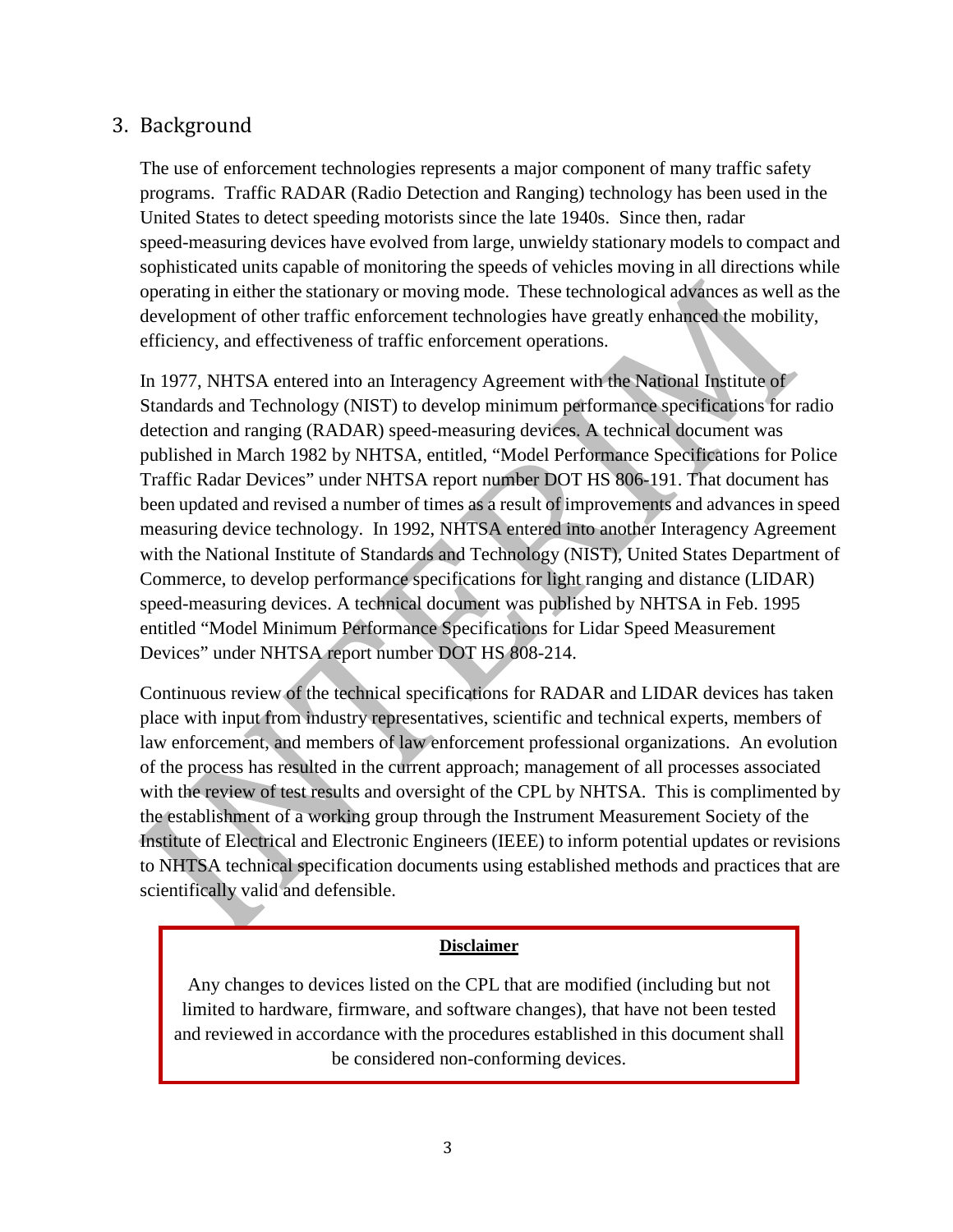## 4. Conforming Product List

- a. The Conforming Product List serves to inform States and local jurisdictions when purchasing speed measuring devices of which devices have been subjected to, and successfully met the technical standards and specifications for devices being purchased with Federal Highway Safety grant funds. The CPL also serves to provide law enforcement agencies purchasing devices through other funding mechanisms which devices have been demonstrated to be reliable and accurate.
- b. Manufacturers will subject one device from a production model for testing by facilities capable of performing them as described in this document. The results of such testing will be compiled into a submission packet as described in Appendix C. Submission packets will be delivered to the NHTSA Technical Advisor in the prescribed format. That packet will be reviewed by the NHTSA Technical Advisor who will provide a summary assessment of the testing results to the NHTSA Program Manager with a recommendation of eligibility for inclusion on the CPL.
- c. It shall be the responsibility of the manufacturer to provide assurances and certification to purchasers of devices from a model described on the CPL of compliance with established specifications for the device type.
- d. The Conforming Product List as well as the technical specifications for RADAR and LIDAR, along with this Administrative Guide Document shall be maintained on the Federal Register for public access and viewing.

| <b>Technology Type</b>    | <b>Applicable Requirements Document</b>                                                                   |  |
|---------------------------|-----------------------------------------------------------------------------------------------------------|--|
| Down the Road (DTR) RADAR | DOT HS 812 266 – Speed-Measuring Device Specifications:<br>Down-the-Road Radar Module; revised April 2016 |  |
| <b>LIDAR Devices</b>      | DOT HS 809 811 – LIDAR Speed-Measuring Device<br>Performance Specifications; revised March 2013           |  |

**Table 1.** Applicable documents for Down the Road RADAR and LIDAR technology

In cases where a manufacturer discontinues the production of a previously approved device model and/or variant; the device model will remain on the CPL with a notation of "APPROVED BUT NO LONGER IN PRODUCTION."

Unless circumstances require removal, device models that have been approved and placed on the CPL prior to October 1, 2016 shall remain on the CPL with no change in status. Changes in testing protocols, review processes, and compliances with technical specifications in place at the time a device model was certified shall not change the approved status of the device model.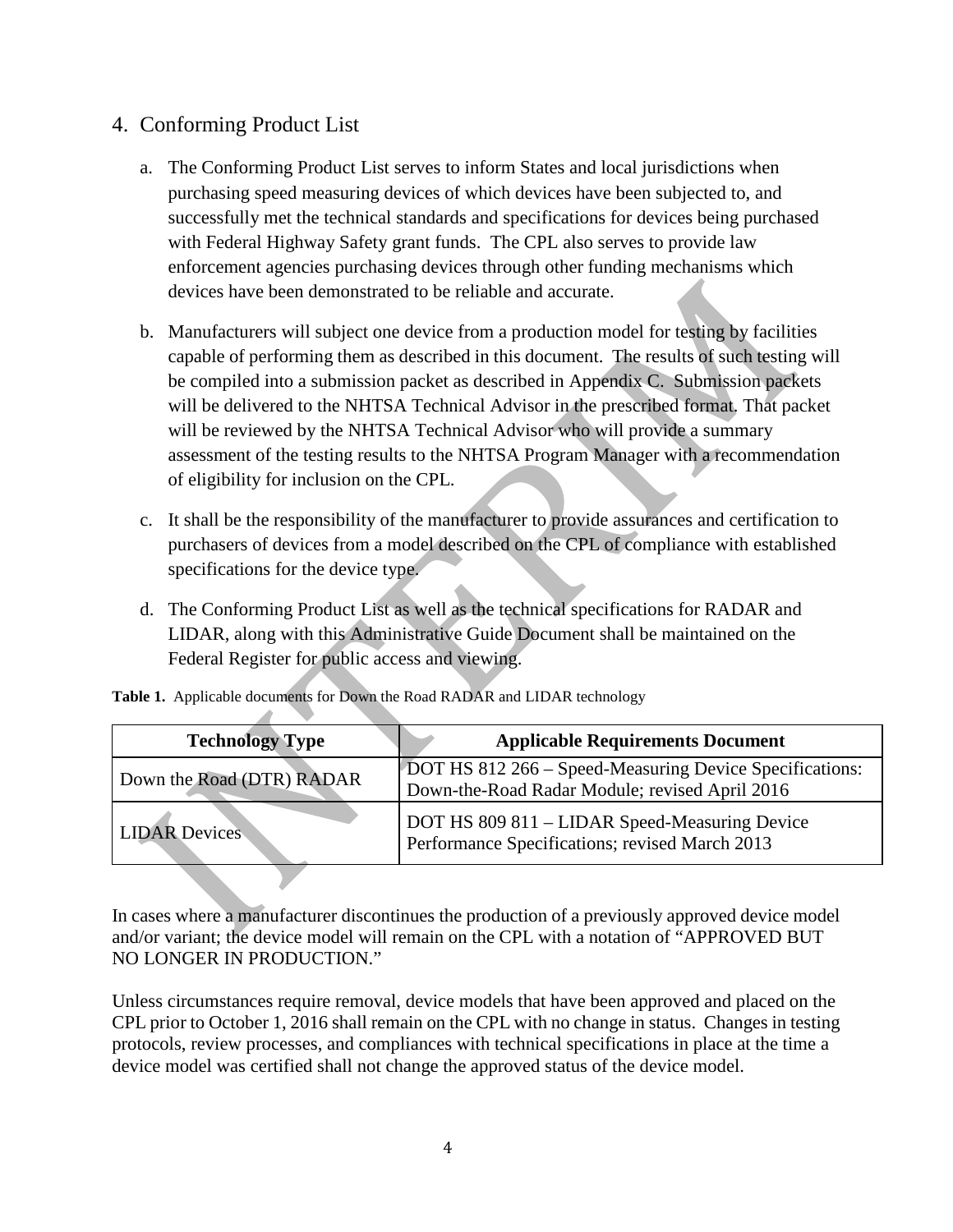## 5. Testing Requirements for New or Updated Devices

- a. All speed measuring device models submitted for review and consideration for placement on the Conforming Product List shall require the manufacturer of a RADAR or LIDAR to subject a device from the model under review to complete testing in accordance with the specifications outlined in the documents described in Table 1 for the device type (RADAR or LIDAR). This requirement shall to apply to new devices anticipated for production and devices already approved and on the CPL that have been upgraded or modified. Examples of changes or modifications include, but are not limited to:
	- 1) One or more features are to be added or deleted to a model currently on the CPL
	- 2) Changes, updates, or modifications will be made to the software on a device model currently on the CPL that will change the performance of the device
	- 3) Changes, updates, or modification will be made to hardware on a device model currently on the CPL that will change the performance of the device
	- 4) Functional or operational changes will be made to a device model that will change the operation of the device
	- 5) Model designation or name, or physical changes will be made to a device model currently on the CPL that could reasonably be expected to cause confusion.

NOTE: The National Highway Traffic Safety Administration does not advise on, or make technical determinations regarding changes or modifications to speed measuring devices.

## 6. Testing Facilities Qualifications

The testing of speed measuring devices for inclusion on the CPL is conducted to verify compliance of these technologies with the NHTSA performance requirements, as described and illustrated in Table 1. Facilities selected by manufacturers to conduct testing of devices from a model under review for consideration of inclusion on the CPL must be capable of performing the tests described in the applicable document listed in Table 1.

- a. Testing may be conducted by multiple facilities based on capacity, expertise, or availability of technology.
- b. For testing results to be reviewed and evaluated, the manufacturer will be required to secure documentation from the facility to support their qualifications to conduct the tests. Copies of such documentation must be submitted with any request for review of test results of a device during the interim period for consideration of inclusion on the CPL.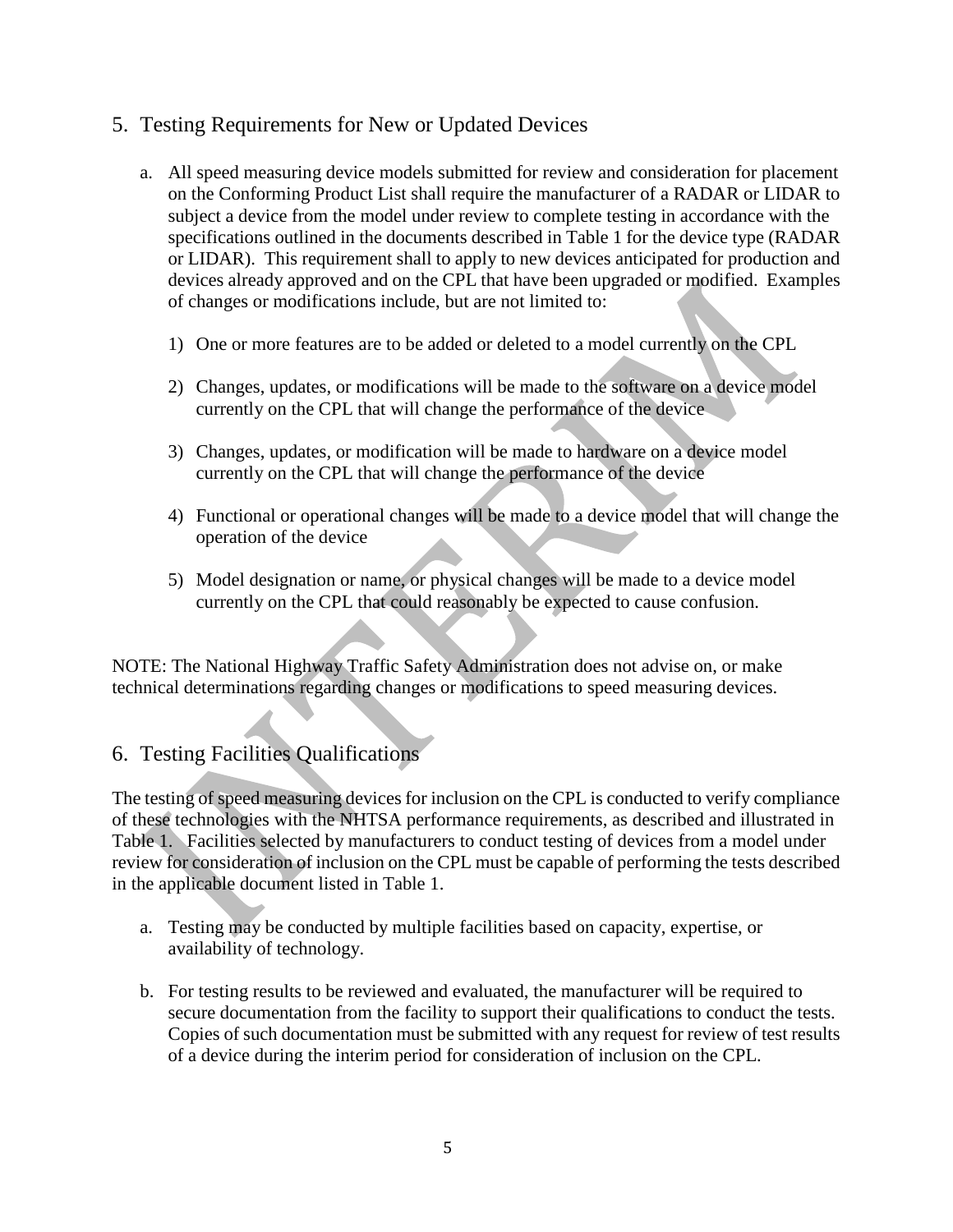- c. The testing laboratories may sub-contract tests if needed. The manufacturer is responsible for ensuring evidence of sub-contractor laboratories or facility provides evidence of their capacity to perform the specific test(s) conducted.
- d. Devices approved during the interim period will remain on the CPL after final transition to the new process is complete.
- 7.0 Testing and Review Processes

Participation in this program and compliance with the processes described within this document are voluntarily. Testing is conducted to verify that devices meet all applicable technical specifications; the needs of law enforcement; the expectations of legislative and judicial bodies; and most importantly- the public to assure the accuracy and reliability of the device.

- a. Manufacturers assume all responsibility for the costs associated with consultation with technology experts, testing, collection of documentation, and submission of a device model for review and recommendations for inclusion on the CPL.
- b. NHTSA shall be responsible for the identification and compensation of a qualified independent Technical Advisor to review the test results and documentation submitted by the manufacturer.
- 7.1 Providing Notice of Intent to Test
	- a. The manufacturer will notify the NHTSA Program Manager in writing of the intention to perform testing on a device that will result in review of results for potential inclusion on the CPL. Notification shall be accomplished by transmitting a completed "Manufacturer Notification of Intent to Perform Testing" form (Appendix A) to the NHTSA Program Manager.
	- b. The NHTSA Program Manager will acknowledge receipt of the manufacturer's notice and create a file for all documents, correspondence, or other information exchange regarding the device.
- 7.2 Manufacturer Submission of Device for Testing
	- a. A manufacturer seeking to have their device model placed on the CPL shall submit one (1) device from the production model for testing. The device shall be subjected to testing to verify and provide documentation that the model complies with the requirements of the applicable document given in Table 1.
	- b. Upon initiating testing, the manufacturer shall provide information to the NHTSA Program Manager that a device of a given model has been submitted to a testing laboratory for testing.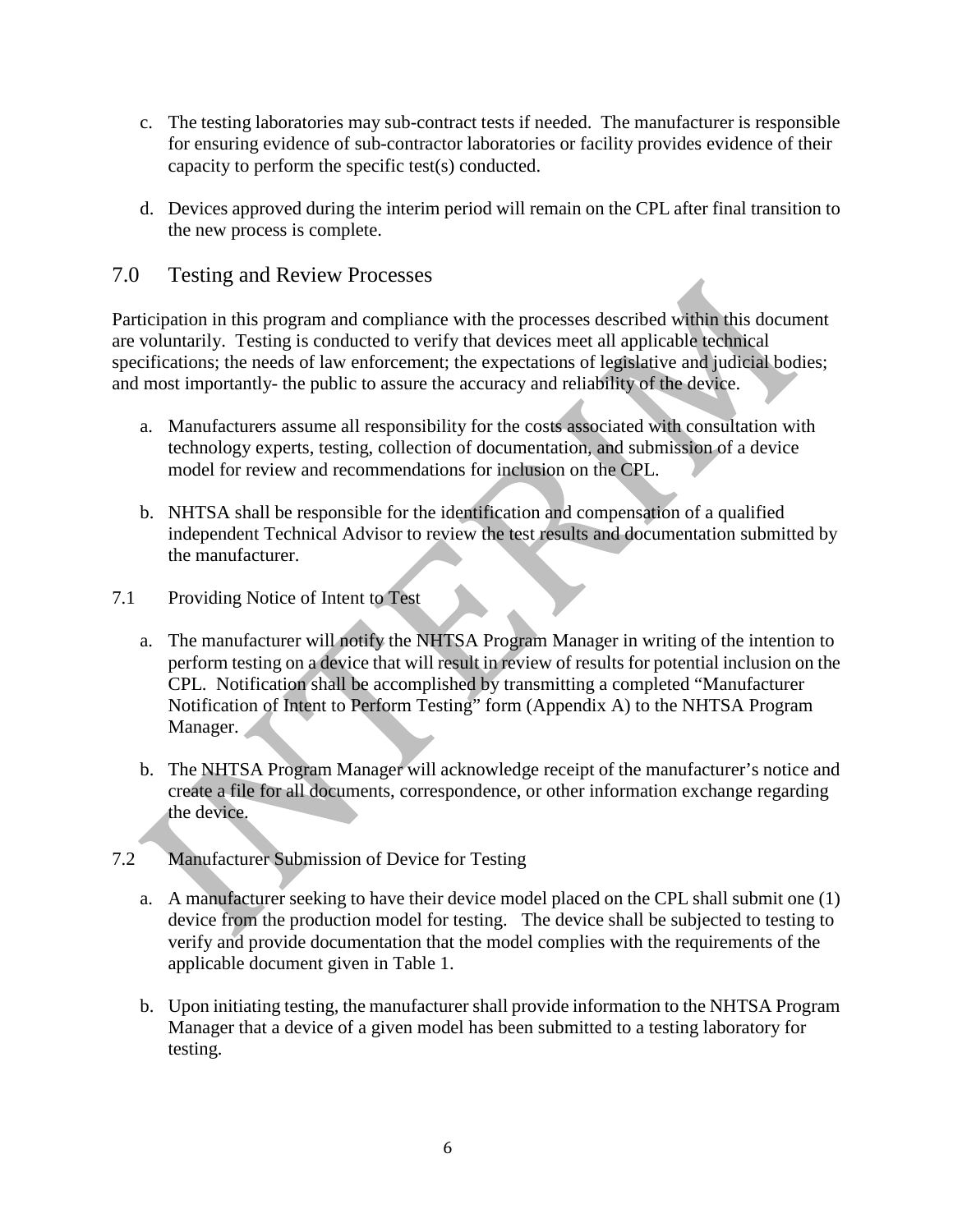- 1) This information shall include the model name, model number, serial number of the submitted device, the date of manufacture, and place of manufacture. The manufacturer is solely responsible for all costs associated with the testing of the device.
- c. If more than one laboratory will be involved in the testing of the device, it is the manufacturer's responsibility to schedule the testing among the contributing test laboratories and shall provide a tracking record for the device under test. The tracking record shall include at a minimum:
	- 1) Device model designation and serial number
	- 2) Dates of shipping and delivery of the device under test
	- 3) Signatures of facility representatives verifying receipt and transfer/shipping of the device under test
- d. The manufacturer shall send one device from the model under review to the identified testing laboratory or laboratories for testing. Only one (1) device from the model under review may be used for type testing. The manufacturer will identify the device under test by model designation and serial number.
- e. More than one testing laboratory may be used to ensure testing for all the requirements of a given traffic enforcement technology. The testing laboratories are also permitted to subcontract tests if needed. All laboratories performing tests of the given traffic enforcement technology shall provide evidence of the calibration of their equipment to render accurate measurements of testing results.
- f. If more than one laboratory will be involved in the testing of the device under test, it is the manufacturer's responsibility to schedule the testing among the contributing test laboratories, and the manufacturer shall provide a tracking record for the device under test. The tracking record shall include, at a minimum, dates of shipping and delivery of the device under test and signatures by responsible individuals.
- 7.3 Testing and Collection of Results and Documentation
	- a. It is the responsibility of the manufacturer to ensure all applicable tests are conducted, and proper documentation is secured for device models being submitted for review, whether the device under review is a new model or a variant of an existing model.
	- b. The manufacturer should provide updated information to the NHTSA Program Manager in cases where the anticipated time necessary to complete testing and submit a packet for review changes.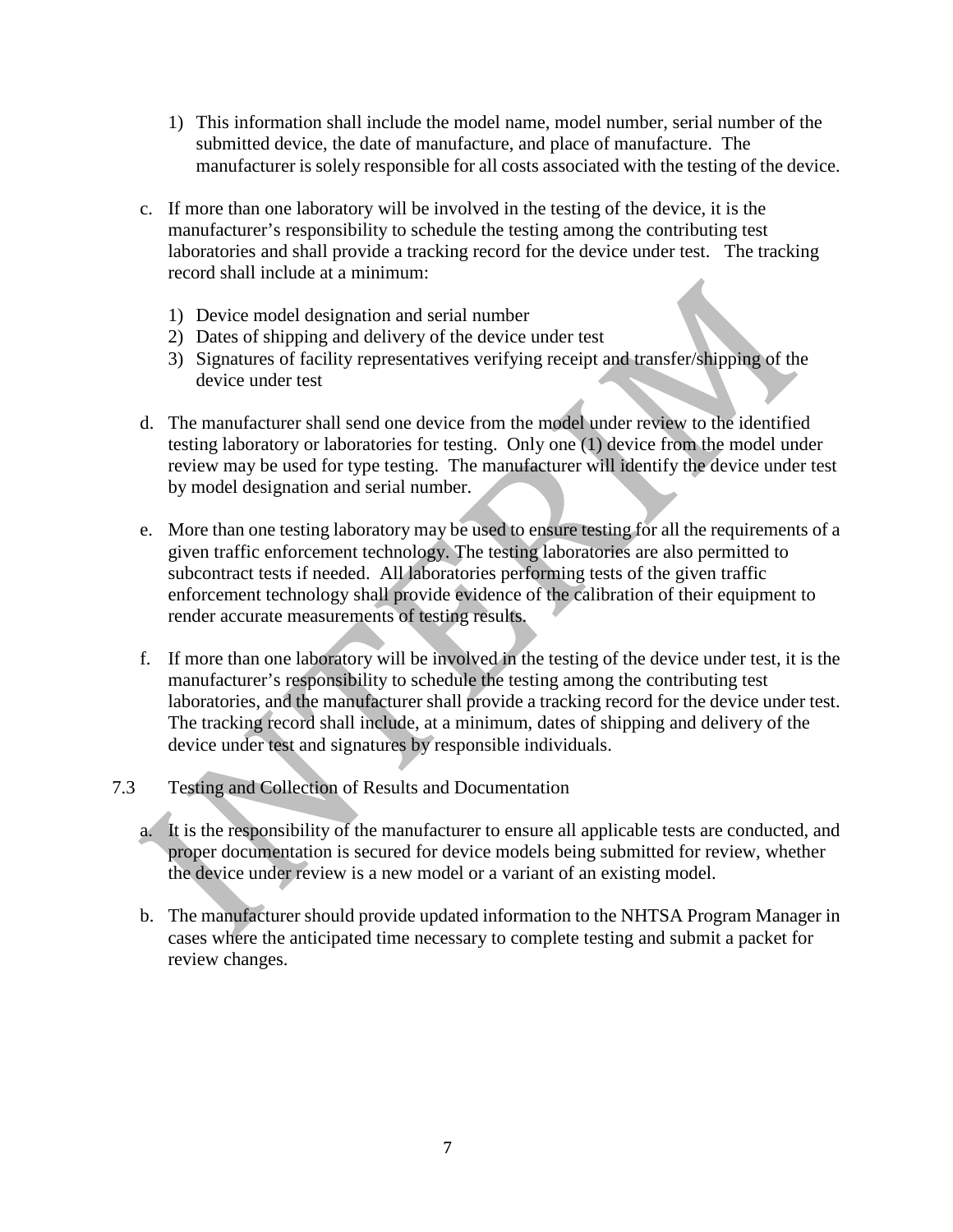- 7.4 Submission of Review Packet to NHTSA
	- a. The manufacturer shall provide a certified copy of the test record to NHTSA for review by the Technical Advisor. If more than one test laboratory was involved in the assessment of the device under test, the manufacturer shall provide all the certified test records plus a summary test report indicating pass/fail for each test. The test record shall include a copy of the testing laboratories' documentation as required in 7.2.e supporting the accuracy of their testing equipment.
	- b. The Technical Advisor shall receive the review packet from the Program Manager for review of the submitted results of the device under test. A written report of the NHTSA Technical Advisor's review and recommendation for inclusion or rejection for the CPL will be made to the NHTSA Program Manager.

## 7.5 Technical Advisor Role

The NHTSA Program Manager will identify a qualified Technical Advisor to review all test results and documentation submitted by the manufacturer to determine if the model under review will meet or exceed the technical specifications for the device type. The results of the review will include a statement as to whether or not the device under test has met or exceeded all relevant specifications to be tested, and that all documents required to validate the results are provided. The results will include a recommendation as to whether the model under review should be placed on the CPL. All results will be directly reported to the NHTSA Program Manager.

- a. The Technical Advisor will not respond to, or initiate any direct or indirect contact with the manufacturer, their consultants, or other representative from the time the NHTSA receives the Manufacturer Notification of Intent to Perform Testing is received by the NHTSA Program Manager until all testing and review is completed.
- b. Any contact or discussion between the Technical Advisor and the manufacturer regarding the Technical Advisor's report and/or finding shall be facilitated by NHTSA to ensure consistency and fairness in the administration of program.
- c. The NHTSA Program Manager will communicate the results of the review and recommendation to the manufacturer in writing.

The applicable technical documents containing the specifications and processes to be met by manufactures and testing facilities in the review and approval of speed measuring devices for inclusion on the CPL are noted in Table 1.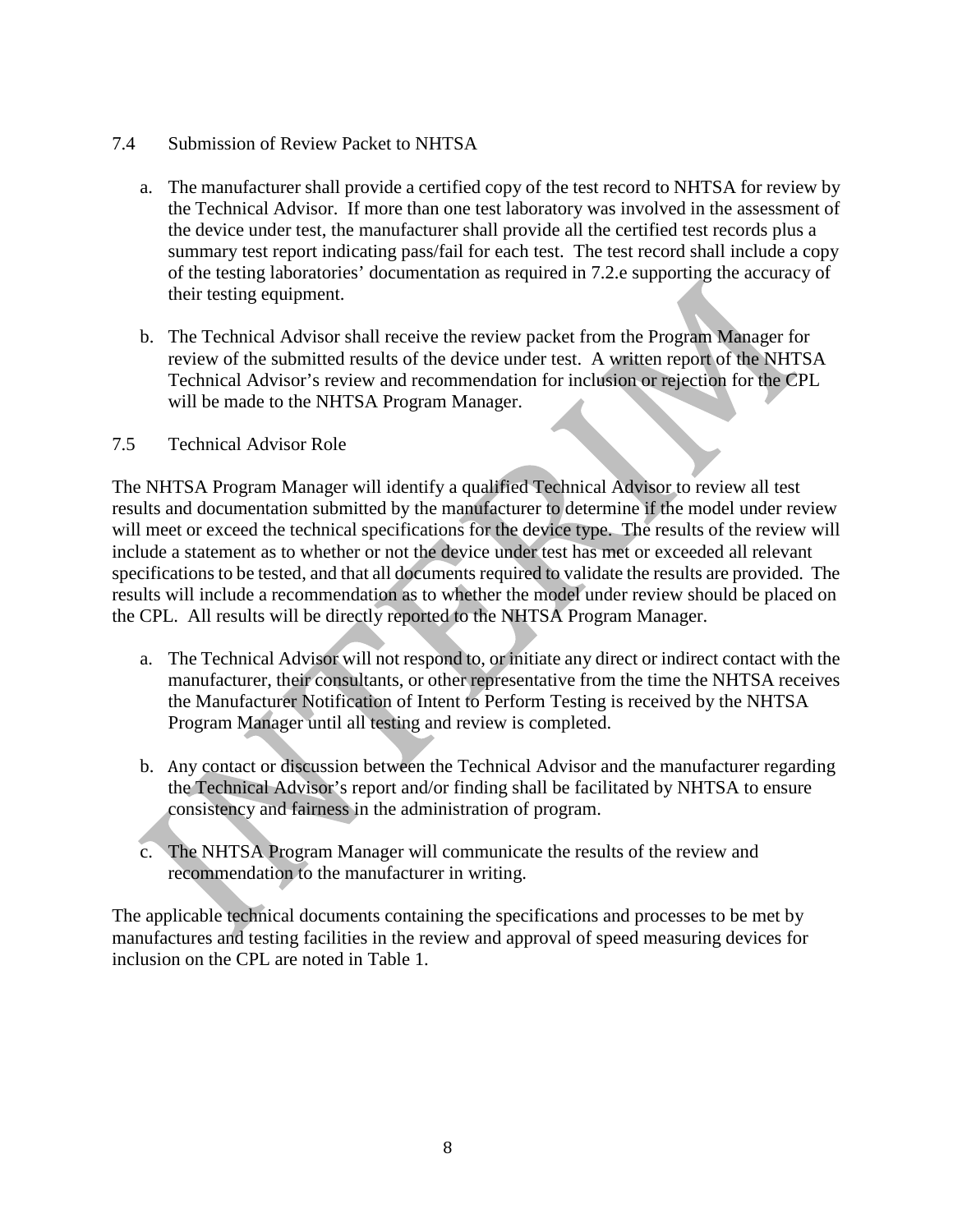- 7.6 Providing Notice to Manufacturer of Results
	- a. The NHTSA Program Manager will provide notice to the manufacturer in writing regarding the outcome of the Technical Advisor's review and recommendation regarding inclusion on the CPL. Device models that qualify for inclusion on the CPL will be identified and published as soon as is practicable.
	- b. Notice will be provided to a manufacturer if a device model has failed to receive a recommendation for inclusion on the CPL. The reason for the failure will be identified, to include lack of compliance with technical specification(s) or other factors.

## 8. Recommendations for Maintenance of Speed Measuring Devices

- a. Law enforcement agencies have a compelling interest to ensure the accuracy and reliability of speed measuring devices in use. Maintaining public and judicial faith in the accuracy of speed measuring devices is critical in securing and holding support for the use of the devices.
- b. Law enforcement agencies are strongly encouraged (but not required) to use devices that appear on the CPL for the collection of evidence of traffic violations, regardless of the funding source used to purchase the device(s).
- c. The viability and legitimacy of traffic enforcement actions involving speed measuring technology demands that devices in service are properly maintained and subjected to testing to verify their accuracy on a recurring basis during the service life of the devices.
- d. Law enforcement agencies and State peace officer standards and training organizations are also strongly encouraged to train speed measuring device operators at a minimum, in accordance with the NHTSA Speed Measuring Device Operator Training curriculum.
- e. Peace officers should not be operating speed measuring devices to collect evidence of a traffic violation without having first successfully competed such training.
- f. NHTSA recommends that written policies and procedures describing maintenance requirements and scheduled calibration testing be established by law enforcement agencies using RADAR and LIDAR technologies. These procedures should define the conditions under which each device should be tested and calibrated by a qualified testing facility.
- g. Testing to ensure the accuracy of all speed measuring devices is recommended whenever the unit undergoes repair(s). Law enforcement agencies are strongly recommended to maintain all records related to the accuracy, maintenance, repairs, and documentation of calibration for every device in service.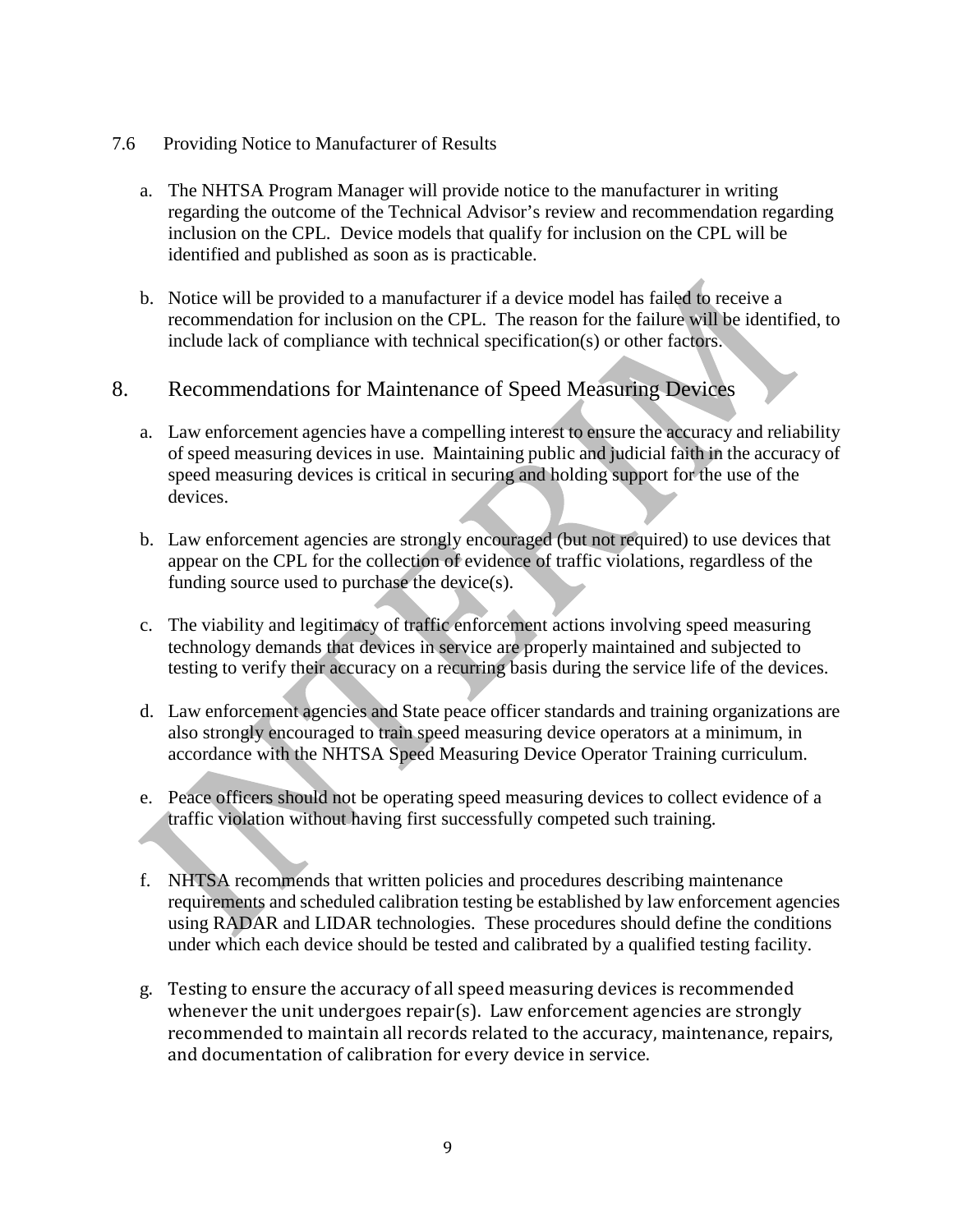- h. These records should be readily accessible to provide evidence to courts hearing cases involving the use of a specific device to verify the proper maintenance and of the unit.
- i. Unless required by State or local statute, participation in periodic testing and maintenance as described in this document to ensure the accuracy of speed measuring devices by law enforcement agencies is voluntary.

## 9. Proposal of New Performance Specifications

A manufacturer wishing to propose a change, update, or enhancement to a performance specification shall submit a request in writing to the NHTSA Program Manager. Such requests would be to meet an emerging need related to technology improvements or changes not addressed in current published traffic enforcement technology specifications. The NHTSA Program Manager will review the proposal and refer the matter to the IEEE DTR Radar Working Group as appropriate for consideration and recommendations.

## 10. Review and/or Updating of Current Performance Specifications

Existing technology specifications for speed measuring devices will be reviewed and revised as necessary and appropriate in a manner consistent with the practice of the standardization body that publishes the standards. NHTSA encourages manufacturers, law enforcement agencies, law enforcement professional organizations, and testing laboratories to participate in this standardization body process.

The National Highway Traffic Safety Administration; United States Department of Transportation, recommends that every speed measuring device used for the collection of evidence in the enforcement of traffic laws be subjected to periodic testing to ensure the accuracy of the device in measuring speed(s). Such testing is recommended to occur no more than 36 months (3 years) from the date the device entered service, and every subsequent 36 months (or sooner) for the duration of time the device remains in service.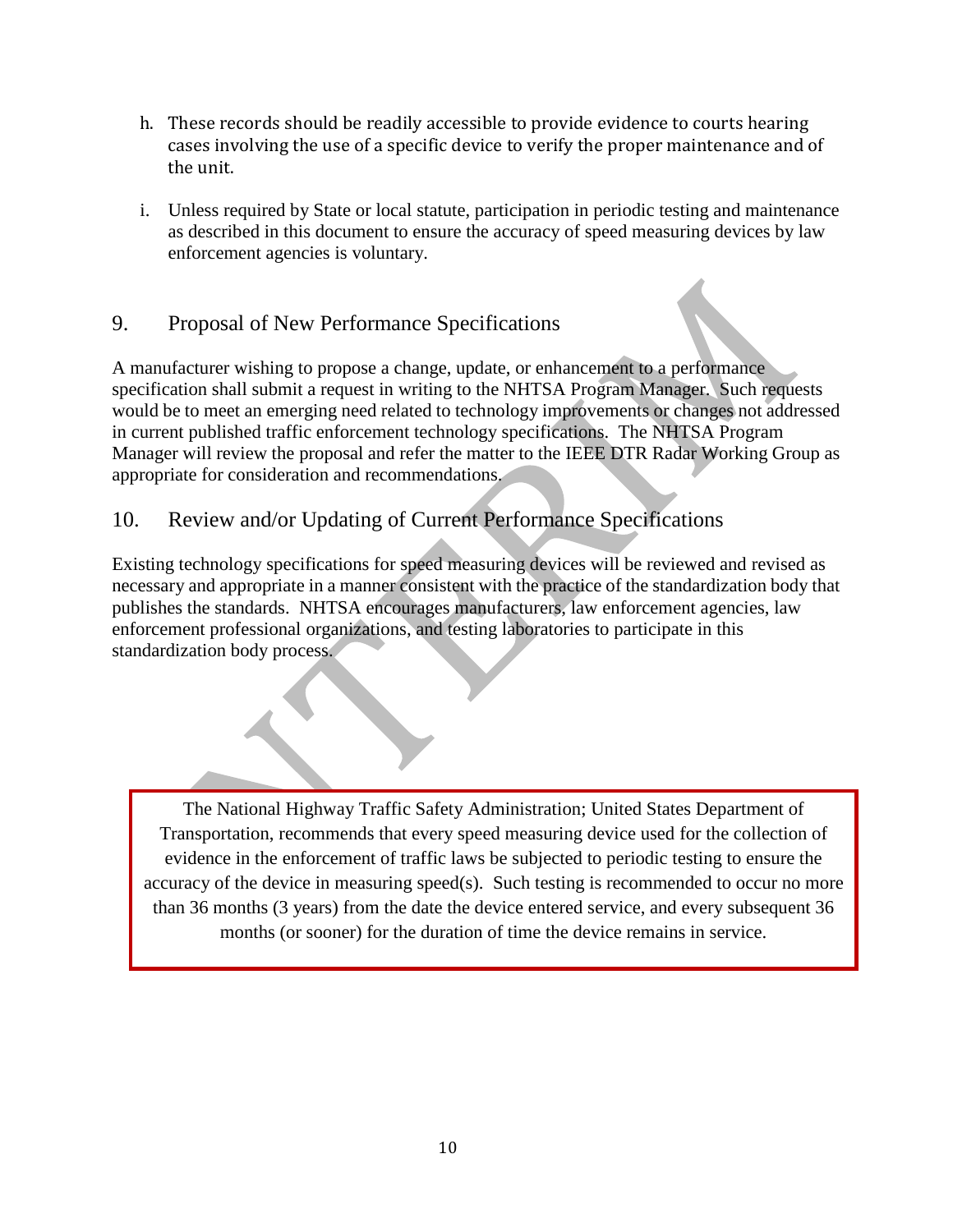## **Glossary**

**Approval** – Result of the review of testing that demonstrates compliance with all relevant technical specifications for a device based on published NHTSA specifications for the device type. Approval will result in the inclusion of a device model on the Conforming Product List.

**Certification Testing –** Testing of a production model of enforcement technology devices to be used by law enforcement agencies to assure that the devices perform in compliance with the applicable *Speed-Measuring Device Performance Specifications.* 

**Conforming Product List (CPL)** - A list of device models that comply with the applicable *Speed-Measuring Device Performance Specifications* that informs States which devices are eligible for purchase using Federal Highway Safety Grant funds.

**Device Under Test** – applies to the device (from a model under review) that is submitted for certification testing

**Model Under Review -** applies to any device or system from the time the Manufacturer Notification of Intent to Perform Testing is received by the NHTSA Program Manager until all testing and review of test results is completed and the Program Manager is informed of the completion of testing

**Down-the-Road (DTR) Radar** - A radar device that does not make allowances for the cosine angle effect; for purposes of inclusion on the CPL, DTR RADAR devices are those which are staffed by qualified law enforcement officers to collect evidence of a traffic violation that will result in contemporaneous and direct contact with a violator.

**LIDAR Device** - Down-the-road speed-measuring equipment, which determines target range and speed based on the time-of-flight of laser light pulses reflected off a target; for purposes of inclusion on the CPL, LIDAR devices are those which are staffed by qualified law enforcement officers to collect evidence of a traffic violation that will result in contemporaneous and direct contact with a violator.

**National Highway Traffic Safety Administration** - NHTSA; a mode of the United States Department of Transportation. NHTSA provides oversight of the program.

**National Institute of Standards and Technology -** NIST; part of the United States Department of Commerce. NIST provides support to NHTSA for the oversight of technical specifications

**Program Manager** - Individual designated by NHTSA to oversee and manage all aspects of the program including but not limited to records management, approval of devices, oversight of contractors/subcontractors serving as Technical Advisors, and supporting publication of technical specifications. The Program Manager may delegate responsibilities and/or functions to contractors, consultants or subordinates, as dictated by the operational and scientific needs of the program.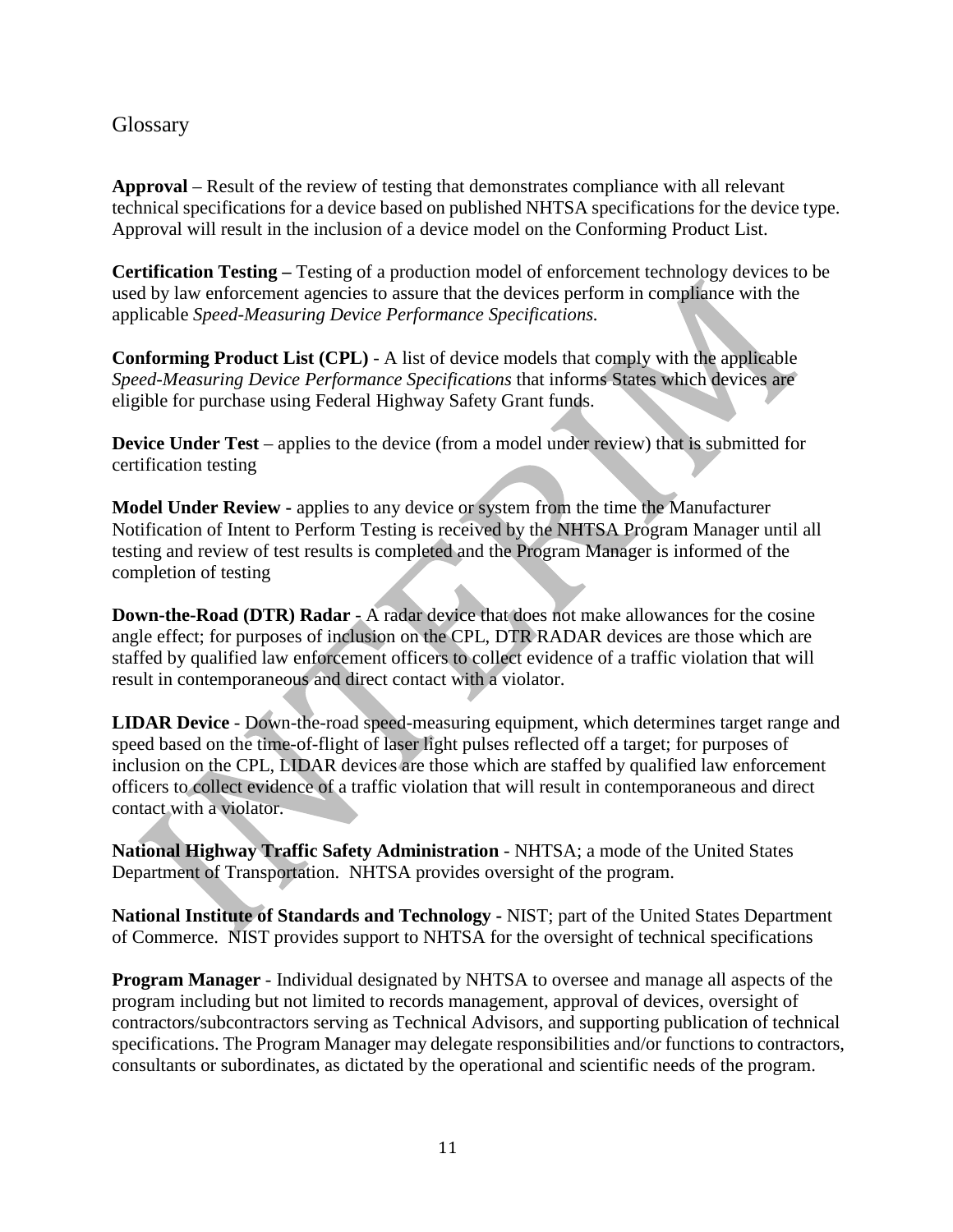**RADAR Device** - An instrument that transmits microwave energy, monitors the reflected signal from moving vehicles within the microwave beam, processes the Doppler shift of the reflected signal to display the speed of the vehicle that is being tracked, and if applicable, the speed of the patrol vehicle and the direction of the target vehicle. For purposes of inclusion on the CPL, RADAR devices are those which are staffed by qualified law enforcement officers to collect evidence of a traffic violation that will result in contemporaneous and direct contact with a violator.

**Specification** – A detailed description of a technical requirement that determine specific acceptance criteria, stated in terms suitable to measure a particular design or operational characteristic.

**Technical Advisor –** independent, objective third party contracted by NHTSA to review test results and the documentation presented to NHTSA for consideration of inclusion on the CPL. The Technical Advisor shall be an individual(s) with established professional credentials, supported by education and certifications.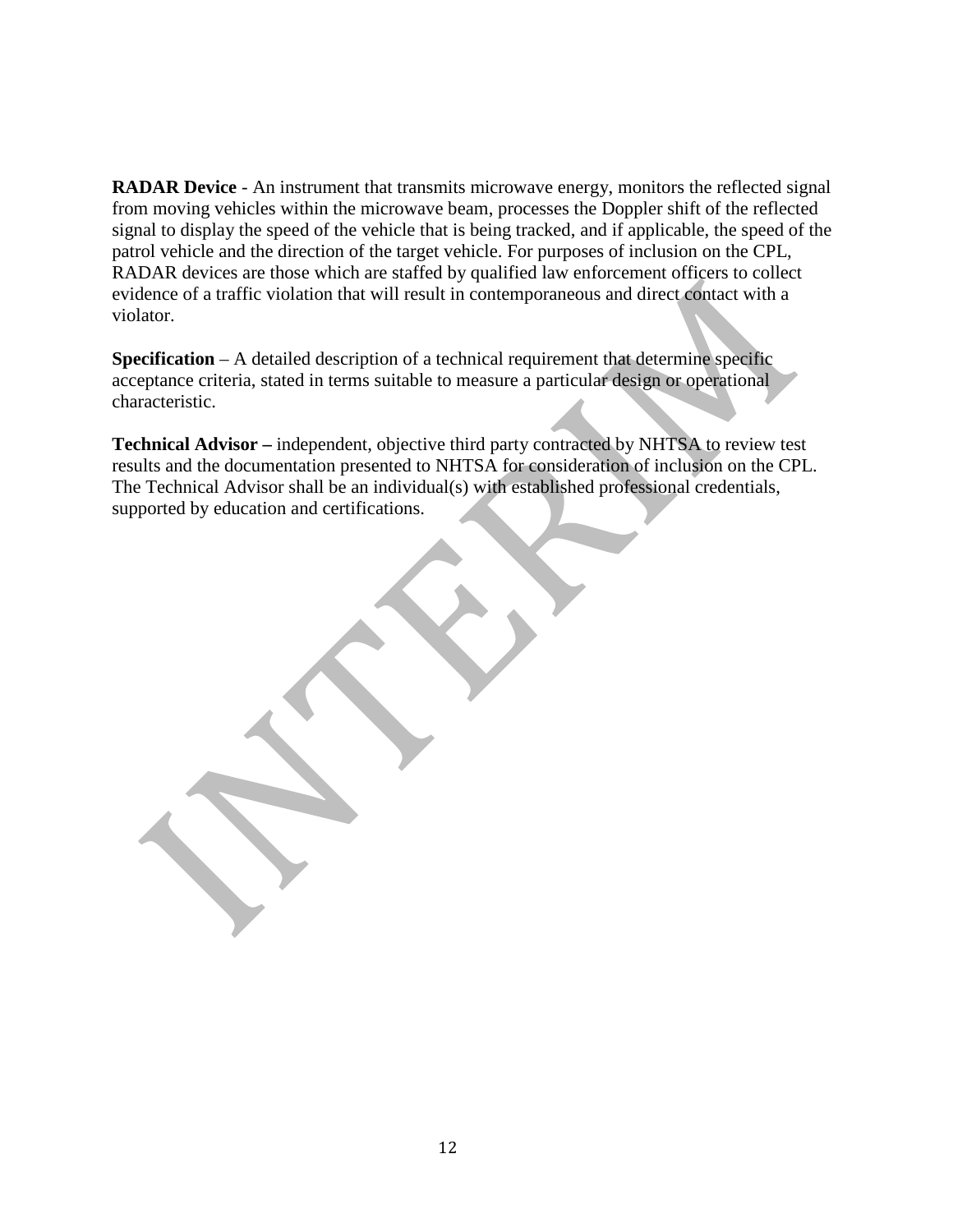## APPENDIX A: NOTICE OF INTENT TO PERFORM TESTING



Manufacturer Notification of Intent to Perform Testing **Conforming Product List** 

| Deter and the control of the control                                                                               |                                                                                    |
|--------------------------------------------------------------------------------------------------------------------|------------------------------------------------------------------------------------|
| Manufacturer Name                                                                                                  |                                                                                    |
| Address                                                                                                            |                                                                                    |
| Cily                                                                                                               |                                                                                    |
| State                                                                                                              |                                                                                    |
| Zip Code                                                                                                           |                                                                                    |
| Point of Contact (name/bile)                                                                                       |                                                                                    |
| Phone number(s) Work:                                                                                              | <b>Cell Ph.</b>                                                                    |
| E-mail address                                                                                                     |                                                                                    |
|                                                                                                                    |                                                                                    |
| Device type to be tested:<br>Down-the-Road RADAR                                                                   | LIDAR                                                                              |
|                                                                                                                    |                                                                                    |
| CPL Type Testing (New Model or Device)<br>Model Number/Name <b>Access 1999</b> - Access 1999 - Model Number        | <b>Check Test Being Conducted</b><br>CPL Type Testing (Model variation or upgrade) |
| Describe the device to be tested to include any changes or modifications being made to a currently approved device |                                                                                    |
|                                                                                                                    |                                                                                    |
|                                                                                                                    |                                                                                    |
| Anticipated date of submission of test results for review _______________________                                  |                                                                                    |
|                                                                                                                    |                                                                                    |
|                                                                                                                    |                                                                                    |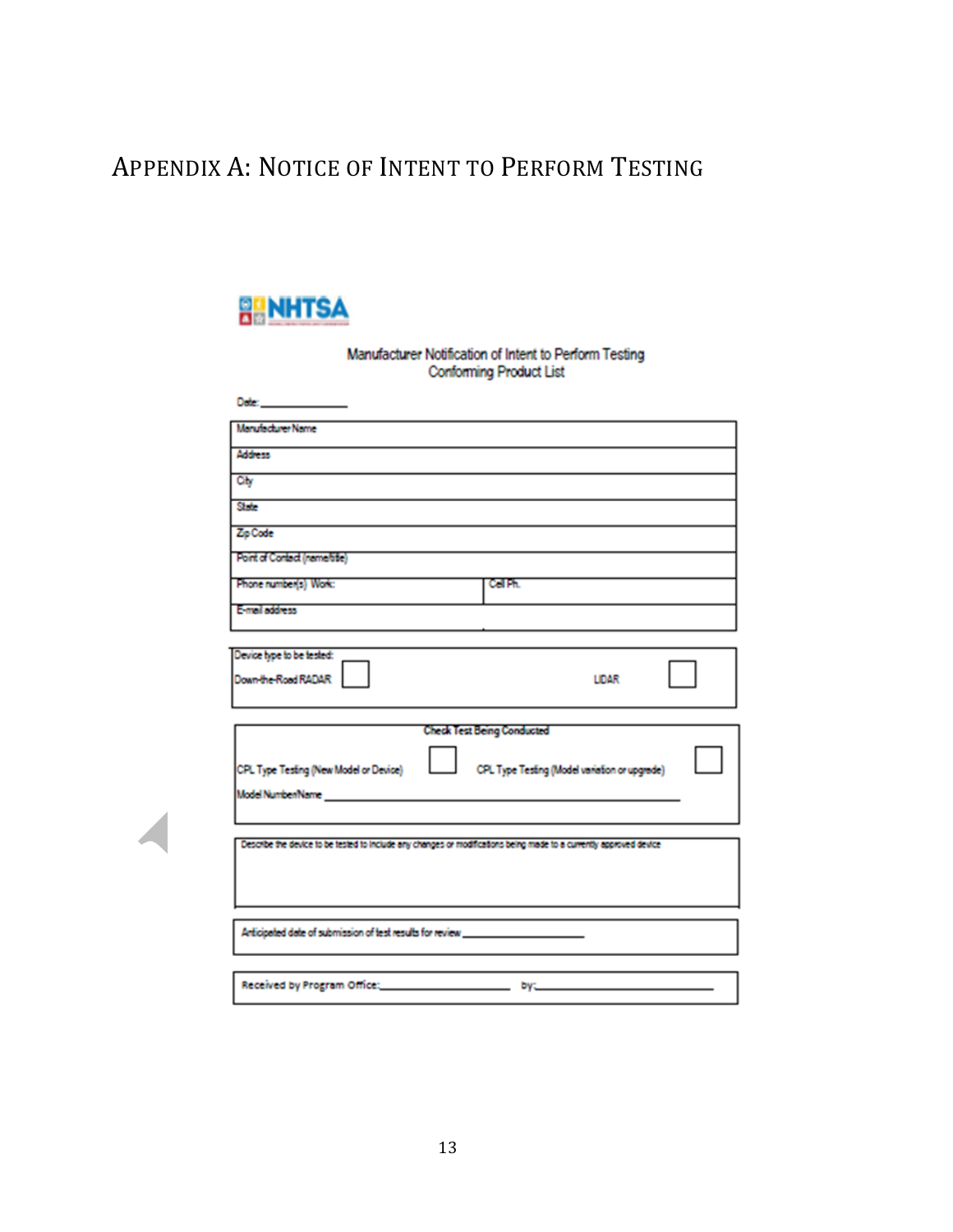## APPENDIX B: CPL TESTING & APPROVAL PROCESS

#### **Step 1. Manufacturer**

Provides notice of intent to test a new device by submitting "Notice of Intent to Perform Testing" form to NHTSA Program Manager All tests to be performed; for variant of an existing device, the mfr should describe the change(s) being made on the notice of Intent form

### **Step 2. NHTSA**

Documents request, reviews submission Provides written notice to manufacture of receipt and to submit device for type testing

#### **Step 3. Manufacturer**

One (1) production model to testing facility along with operator manuals and all necessary equipment and accessories to perform testing. Provide NHTSA with model designation and serial number of device being tested.

### **Step 4. Testing Facilities**

- Conduct full testing on the submitted device
- Provides complete documentation to the manufacturer of results
- Provides manufacturer with documentation of qualifications to perform tests

### **Step 5. Manufacturer**

Generates submission packet in required format to NHTSA Program Manager

### **Step 6. NHTSA**

- Reviews submitted packet for completeness • Forwards packet to Technical Advisor for review
	-

### **Step 7. Technical Advisor**

- Reviews results and documentation
- Consults with testing facilities as necessary
- Submits written report and recommendation to NHTSA

### **Step 8. NHTSA**

- Review Technical Advisor written report and recommendation
- Based on successful completion of testing and recommendation, device may be placed on the CPL
- Manufacturer notified in writing of approval of device for CPL
- CPL updated and posted to Federal Register

If recommended by the Technical Advisor, and in consultation with NHTSA; additional testing of second production unit may be required

NHTSA provides notice to manufacturer

Failure of subsequent device will result in rejection of the model for placement on the CPL.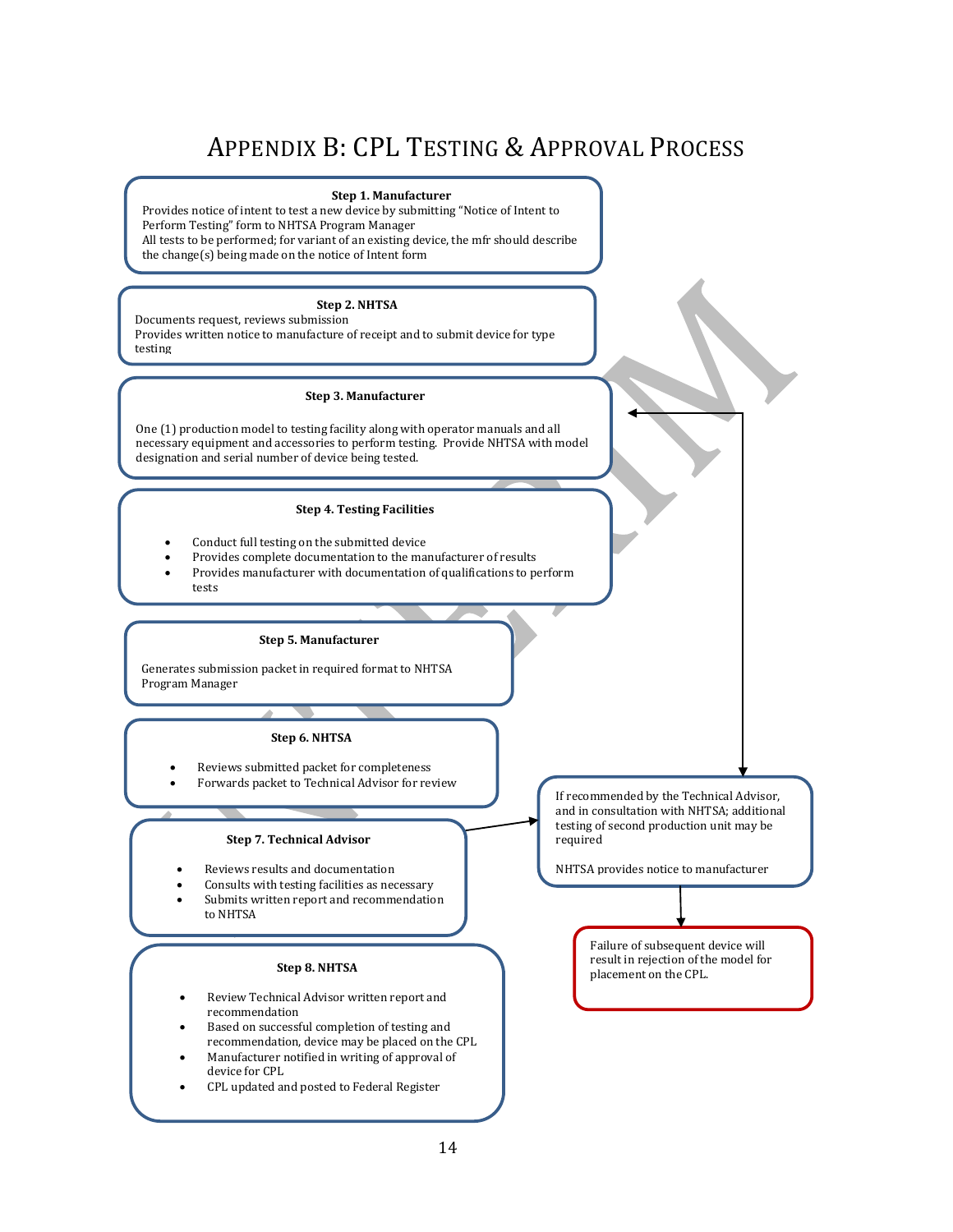## APPENDIX C: SUBMISSION OF TEST RESULTS & DOCUMENTATION

The following procedures will be employed in the submission of test results for approval of new devices or variants of existing devices for inclusion on the Conforming Product List.

The manufacturer is solely responsible for providing all elements of the submission packet for review by a qualified Technical Advisor as designated by the NHTSA

The function of the independent Technical Advisor is limited to the review of the documents included in submission packets, test results, making contact with testing facilities or laboratories that performed the tests to resolve potential questions, and providing the NHTSA Program Manager with a written report and recommendation with respect to adding a device to the CPL. The Technical Advisor reports only to the NHTSA Program Manager.

The independent Technical Advisor shall not interact with the manufacturer, nor provide consultation services to any manufacturer prior to, or subsequent to testing and approval or rejection of a device.

### **Submission Packet Contents**

Submission packets will incorporate three separate elements, and shall be organized in the sequence described below for consistency and efficiency of reviewing the contents in a timely manner to avoid unnecessary delays.

**Element One: Laboratory Test Report Form**- a completed Laboratory Test Report Form shall be the first element of the submission packet that includes all required content for the device type to be tested. All forms must include a written signature of an authorized representative of the manufacturer requesting the review. The form shall be created and maintained by NHTSA, and will be made available to manufactures or their agents in electronic format. The form will contain information describing the device, and the manufacturer shall supply a copy of the operator manual for the device along with the form as an component of element one.

A full printed copy of the operator manual for the device will be included in Element One.

**Element Two: Test Results**- documents containing test results for the submitted device shall be the second element of the submission packet. The manufacturer is responsible for the collection and submission of all documents from testing facilities or laboratories that reflect the results of testing to include numeric values, if appropriate. Test results shall be organized in a sequential manner to align with the sequence and contents of the Laboratory Test Form, and must be clearly marked with identifying information for the testing facility, and which standard or specification the test result(s) support.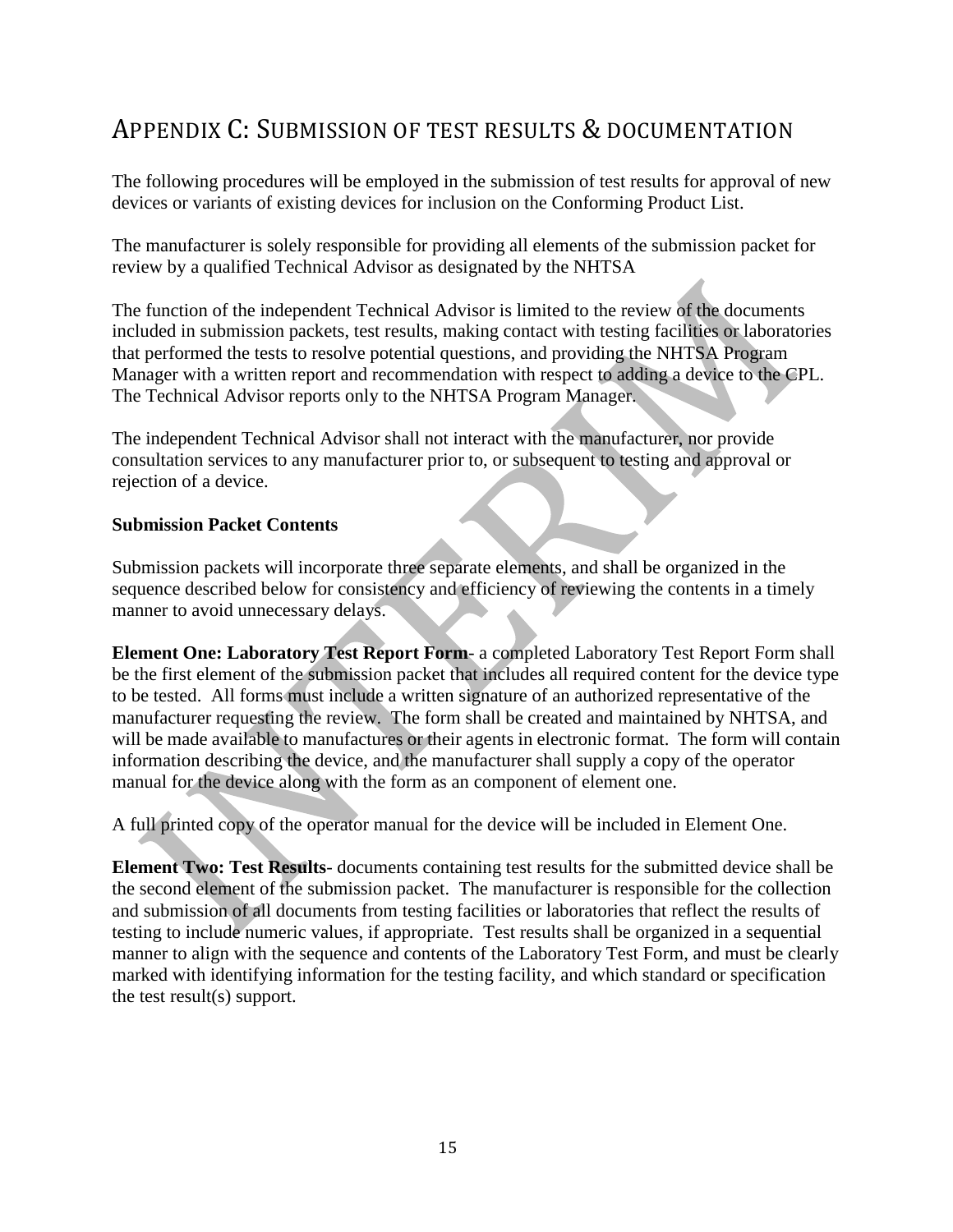All documents must be clear and legible and indicate the standard or specification being addressed. Packets that contain material that is incomplete or illegible will be returned to the manufacturer by the NHTSA Program Manager for correction prior to being forwarded to the independent Technical Advisor.

**Element Three: Documentation/Evidence of Testing Facility Certifications-** written documentation reflecting the qualifications of testing facilities shall be the third element of the submission packet. It is the responsibility of the manufacturer to obtain and submit evidence of the testing facility or laboratory performing the test of their current certifications to support the second element of the packet.

All documents must be legible and contain the name, address, and telephone number of the facility. If these documents do not contain the above listed information, the manufacturer shall provide such information for each facility engaged to perform testing.

**Method of Submission**- each submission packet will be in standard 8 ½ x 11 inch business format in portrait orientation. The packet shall clearly delineate separation of the three elements required, and be contained in a three ring binder of appropriate size to contain all three elements. The binder will be forwarded to the independent Technical Advisor for the review process, and returned to the NHTSA Program Manager to ensure compliance with Federal records retention law.

All submitted documents containing signatures of the manufacturer's representative and testing facilities must be originals. It is strongly recommended that all signatures be made in blue ink to ensure the originality of the document.

The manufacturer shall also submit a copy of the packet in electronic PDF format to the NHTSA Program Manager to be maintained in program files at NHTSA Headquarters.

## Written Report/Recommendation of the Independent Technical Advisor

The independent Technical Advisor shall review the contents of the submission packet and provide a written report and recommendation regarding the device without unreasonable delay. The written report shall include a summary of the review process, and include a brief description of any concerns or questions noted and how the issue was resolved. The report shall also contain a recommendation to approve or reject the device being reviewed for inclusion on the Conforming Product List.

A hard copy of the report containing the independent Technical Advisor's original signature shall be submitted to the NHTSA Program Manager, along with a PDF electronic copy. Original copies of the report and recommendation will be consolidated with the submission packet and retained by the government in accordance with Federal records retention schedules and requirements.